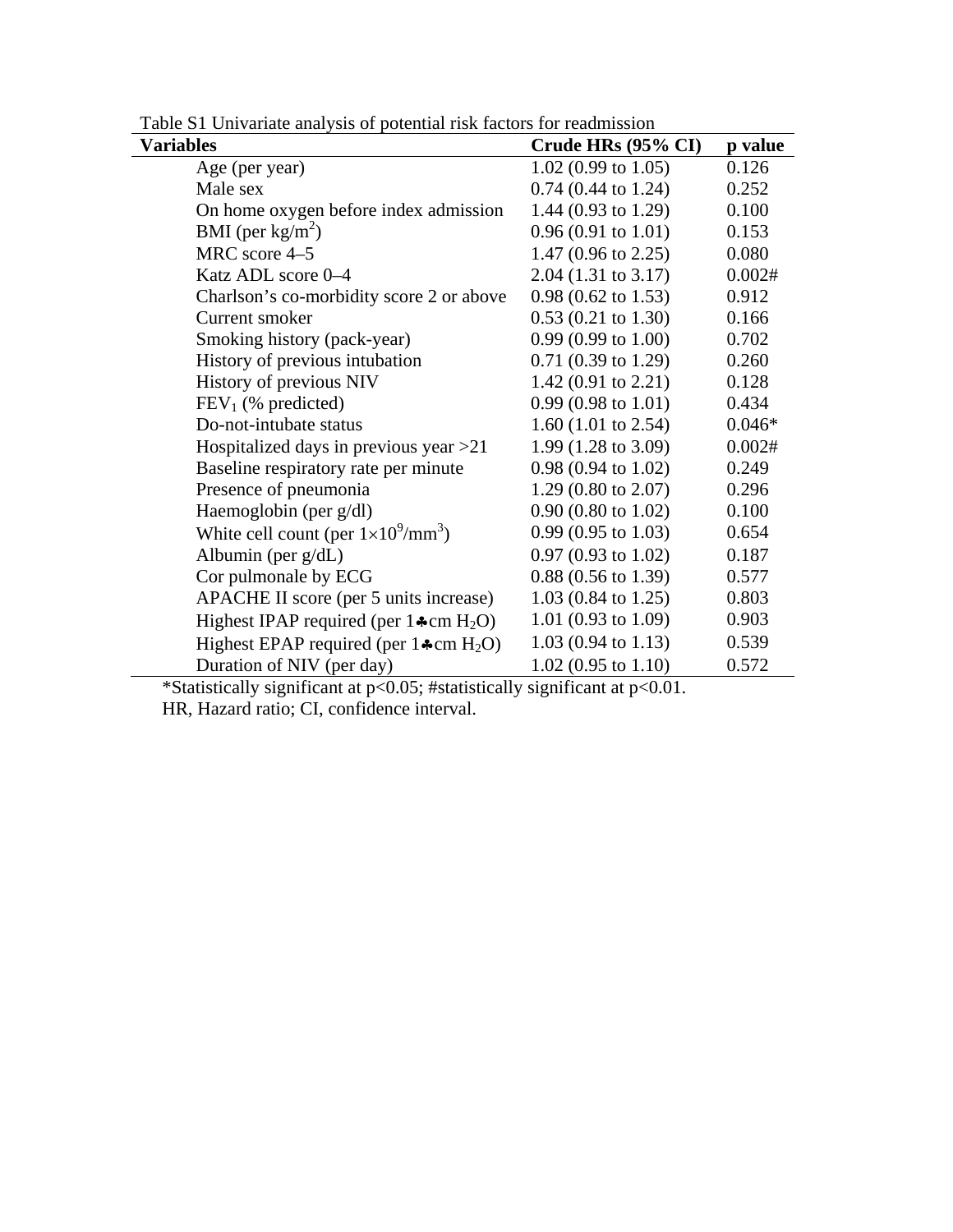|                                          | <b>Adjusted HRs (95%</b>       |          |
|------------------------------------------|--------------------------------|----------|
| <b>Multivariate models</b>               | $\mathbf{C}\mathbf{D}$         | p value  |
| Model 1                                  |                                |          |
| Katz ADL score 0–4                       | 1.75 $(1.10 \text{ to } 2.76)$ | $0.018*$ |
| Hospitalised days in previous year $>21$ | $1.74$ (1.11 to 2.74)          | $0.016*$ |
| Model 2                                  |                                |          |
| Katz ADL score 0–4                       | 1.66 $(1.03 \text{ to } 2.70)$ | $0.039*$ |
| Hospitalised days in previous year $>21$ | 1.69 $(1.07 \text{ to } 2.69)$ | $0.025*$ |
| Do-not-intubate status                   | $1.18(0.71 \text{ to } 1.95)$  | 0.527    |

Table S2 Multivariate analysis of potential risk factors for readmission

\*Statistically significant at p<0.05.

HR, Hazard ratio; CI, confidence interval.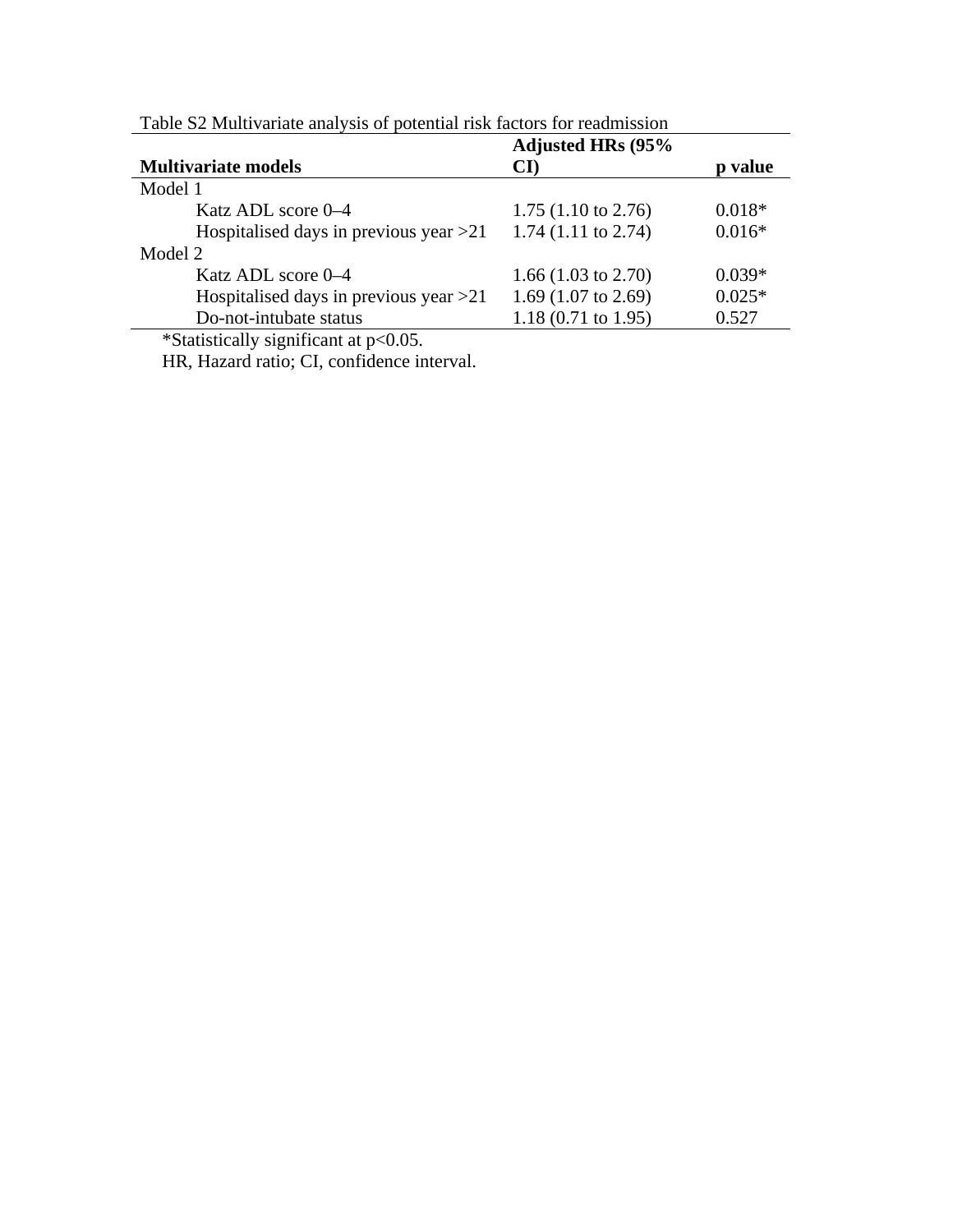| <b>Variables</b>                                            | Crude HRs (95% CI)             | p value  |
|-------------------------------------------------------------|--------------------------------|----------|
| Age (per year)                                              | 1.01 (0.99 to 1.04)            | 0.326    |
| Male sex                                                    | 1.42 (0.79 to 2.53)            | 0.235    |
| On home oxygen before index admission                       | 2.12 (1.34 to 3.35)            | 0.001#   |
| BMI (per $\text{kg/m}^2$ )                                  | $0.93(0.88 \text{ to } 0.99)$  | $0.026*$ |
| MRC score 4-5                                               | 2.03 (1.29 to 3.19)            | 0.002#   |
| Katz ADL score 0-4                                          | 1.64 $(1.04 \text{ to } 2.59)$ | $0.034*$ |
| Charlson's co-morbidity score 2 or above                    | $1.02$ (0.63 to 1.62)          | 0.952    |
| Current smoker                                              | $0.79(0.35 \text{ to } 1.83)$  | 0.589    |
| Smoking history (pack-year)                                 | $0.99(0.99 \text{ to } 1.01)$  | 0.753    |
| History of previous intubation                              | 1.61 (0.89 to 2.94)            | 0.118    |
| History of previous NIV                                     | $1.37(0.87 \text{ to } 2.16)$  | 0.180    |
| $FEV1$ (% predicted)                                        | $0.99(0.97 \text{ to } 1.00)$  | 0.116    |
| Do-not-intubate status                                      | 2.41 (1.52 to 3.79)            | 0.003#   |
| Hospitalised days in previous year $>21$                    | 1.95 $(1.24 \text{ to } 3.07)$ | 0.004#   |
| Baseline respiratory rate per minute                        | $1.02$ (0.98 to 1.06)          | 0.308    |
| Presence of pneumonia                                       | $0.98(0.59 \text{ to } 1.63)$  | 0.940    |
| Haemoglobin (per g/dl)                                      | $0.89(0.78 \text{ to } 1.02)$  | 0.083    |
| White cell count (per $1\times10^9/\text{mm}^3$ )           | $0.99(0.95 \text{ to } 1.03)$  | 0.570    |
| Albumin (per $g/dl$ )                                       | $0.97(0.93 \text{ to } 1.02)$  | 0.291    |
| Cor pulmonale by ECG                                        | $1.07$ (0.67 to 1.72)          | 0.769    |
| APACHE II score (per 5 units increase)                      | 1.26 $(1.03 \text{ to } 1.54)$ | $0.028*$ |
| Highest IPAP required (per $1\text{A}$ cm H <sub>2</sub> O) | 1.01 (0.93 to 1.09)            | 0.808    |
| Highest EPAP required (per $1\text{Acm}$ H <sub>2</sub> O)  | 1.01 (0.92 to 1.12)            | 0.813    |
| Duration of NIV (per day)                                   | $1.09(1.02 \text{ to } 1.19)$  | $0.027*$ |

Table S3 Univariate analysis of potential risk factors for recurrent life-threatening event (recurrent acute hypercapnic respiratory failure requiring assisted ventilation death)<br>Variables<br>Crude HRs (95% CI) p value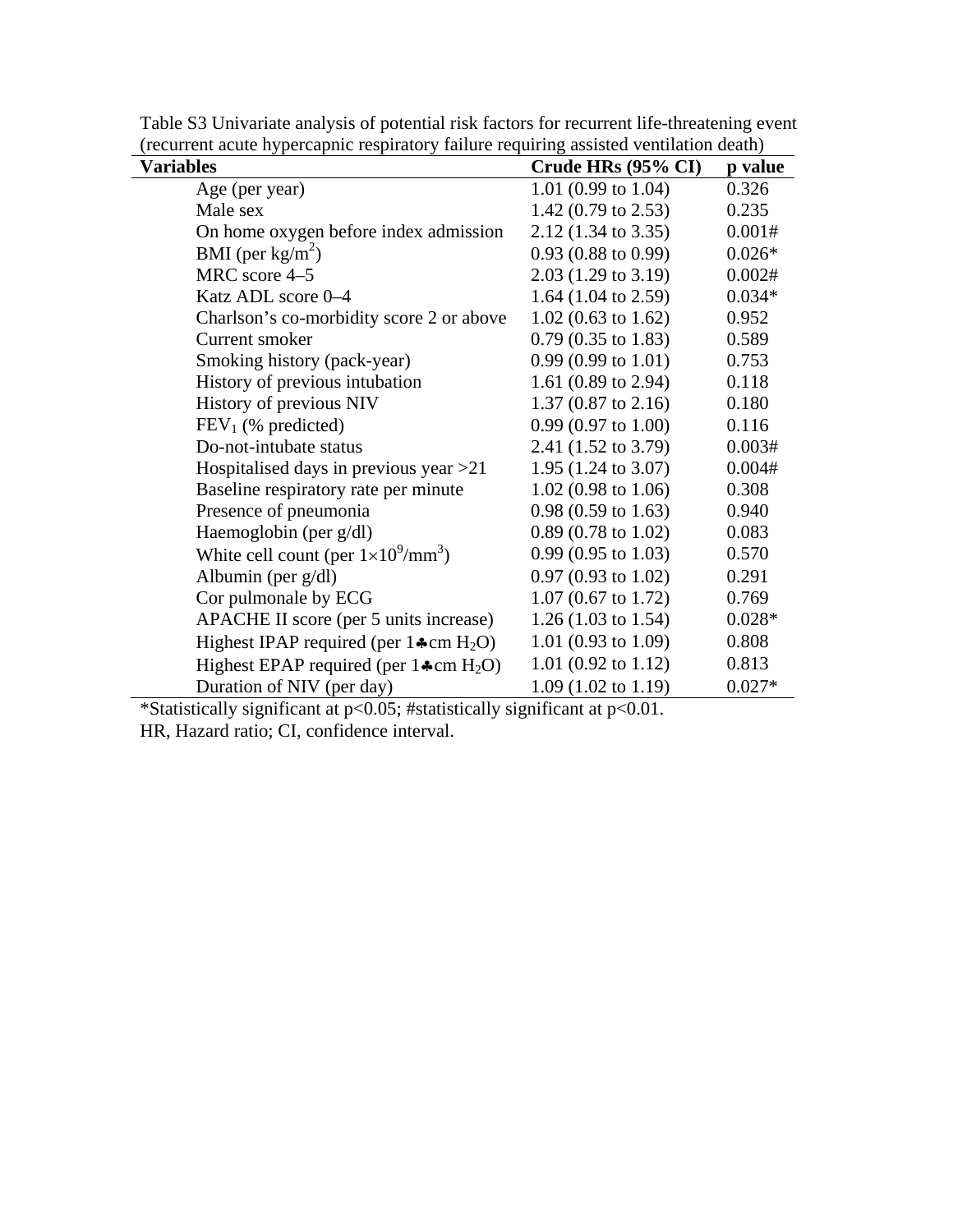|                                          | <b>Adjusted HRs (95%</b>       |          |
|------------------------------------------|--------------------------------|----------|
| <b>Multivariate models</b>               | $\mathbf{C}\mathbf{I}$         | p value  |
| Model 1                                  |                                |          |
| On home oxygen before index admission    | $2.07(1.30 \text{ to } 3.30)$  | 0.002#   |
| APACHE II score (per 5 units increase)   | 1.34 $(1.09 \text{ to } 1.66)$ | 0.006#   |
| BMI (per $\text{kg/m}^2$ )               | $0.93$ (0.87 to 0.99)          | $0.041*$ |
| Model 2                                  |                                |          |
| On home oxygen before index admission    | 1.79 $(1.09 \text{ to } 2.93)$ | $0.021*$ |
| APACHE II score (per 5 units increase)   | $1.30(1.06 \text{ to } 1.60)$  | $0.013*$ |
| BMI (per $\text{kg/m}^2$ )               | $0.93$ (0.87 to 0.99)          | $0.040*$ |
| MRC score 4-5                            | 1.56 $(0.96 \text{ to } 2.53)$ | 0.071    |
| Model 3                                  |                                |          |
| On home oxygen before index admission    | 1.86 $(1.12 \text{ to } 3.06)$ | $0.016*$ |
| APACHE II score (per 5 units increase)   | 1.31 $(1.06 \text{ to } 1.62)$ | $0.012*$ |
| BMI (per $\text{kg/m}^2$ )               | $0.94$ (0.88 to 1.00)          | 0.060    |
| Hospitalised days in previous year $>21$ | 1.35 $(0.82 \text{ to } 2.22)$ | 0.233    |
| Model 4                                  |                                |          |
| On home oxygen before index admission    | 1.82 $(1.12 \text{ to } 2.94)$ | $0.016*$ |
| APACHE II score (per 5 units increase)   | 1.21 $(0.96 \text{ to } 1.51)$ | 0.103    |
| BMI (per $\text{kg/m}^2$ )               | $0.93$ (0.87 to 0.99)          | $0.036*$ |
| Do-not-intubate status                   | 1.82 $(1.09 \text{ to } 3.02)$ | $0.023*$ |

Table S4 Multivariate analysis of potential risk factors for recurrent life-threatening event (recurrent acute hypercapnic respiratory failure requiring assisted ventilation death)

\*Statistically significant at p<0.05; #statistically significant at p<0.01.

HR, Hazard ratio; CI, confidence interval.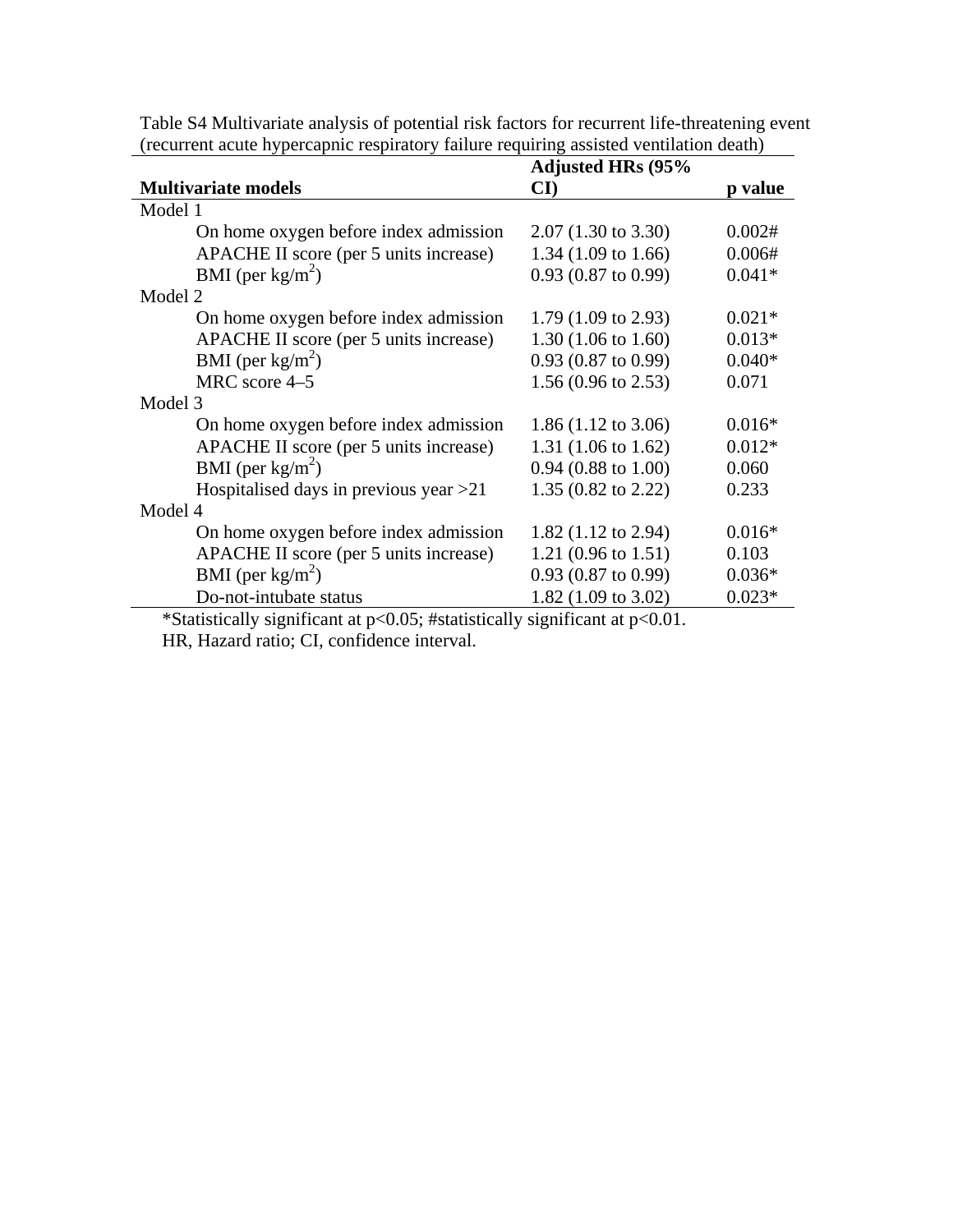| Crude HRs (95% CI)             | p value  |
|--------------------------------|----------|
| $1.02(0.99 \text{ to } 1.06)$  | 0.171    |
| 1.29 (0.67 to 2.48)            | 0.447    |
| 2.24 (1.30 to 3.84)            | 0.003#   |
| $0.93(0.86 \text{ to } 1.00)$  | $0.049*$ |
| $3.07(1.75 \text{ to } 5.41)$  | <0.001#  |
| 1.75 $(1.05 \text{ to } 2.93)$ | $0.033*$ |
| 1.13 $(0.67 \text{ to } 1.91)$ | 0.646    |
| $0.82$ (0.29 to 2.26)          | 0.699    |
| $0.99(0.99)$ to $1.00$ )       | 0.579    |
| 1.36 $(0.69 \text{ to } 2.68)$ | 0.378    |
| 1.18 $(0.69 \text{ to } 1.99)$ | 0.541    |
| $0.99(0.98 \text{ to } 1.01)$  | 0.463    |
| 2.39 (1.44 to 3.99)            | 0.001#   |
| $1.78(1.05 \text{ to } 3.01)$  | $0.032*$ |
| 1.01 (0.97 to 1.05)            | 0.736    |
| 1.23 $(0.70 \text{ to } 2.15)$ | 0.474    |
| $0.88(0.76 \text{ to } 1.01)$  | 0.067    |
| $0.99(0.95 \text{ to } 1.04)$  | 0.772    |
| $0.96(0.91 \text{ to } 1.02)$  | 0.182    |
| 1.15 $(0.68 \text{ to } 1.96)$ | 0.601    |
| 1.26 $(0.99 \text{ to } 1.61)$ | 0.058    |
| $1.02(0.93 \text{ to } 1.12)$  | 0.712    |
| $1.00$ (0.89 to 1.13)          | 0.995    |
| 1.09 (0.99 to 1.19)            | 0.061    |
|                                |          |

Table S5 Univariate analysis of potential risk factors for post-discharge death